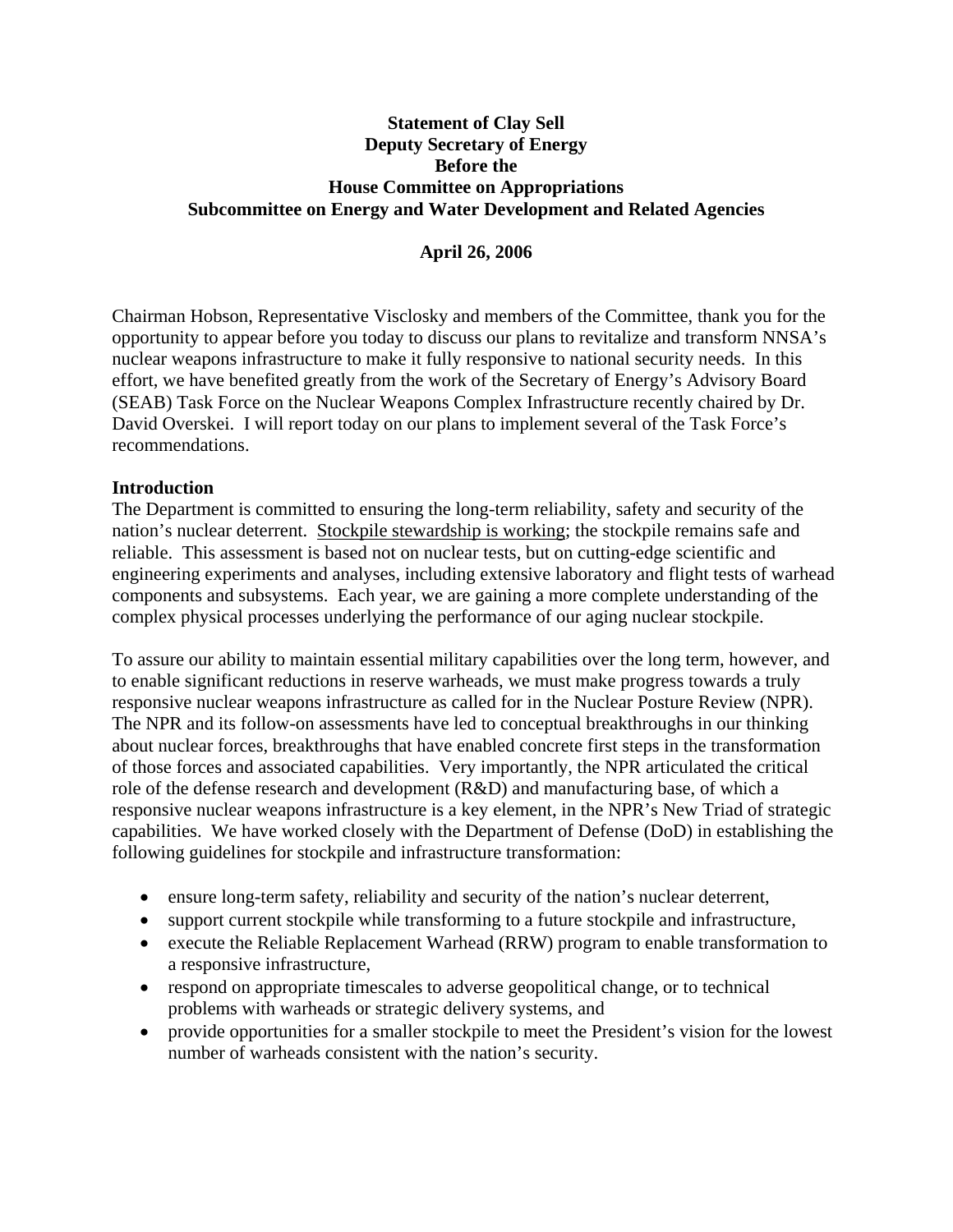Last Spring, in testimony to the Congress, Amb. Brooks described NNSA's emerging 2030 vision for a transformed nuclear weapons stockpile and supporting infrastructure, both enabled by RRW concepts. Today, I will address concrete steps that this Department is taking to realize this vision and do so in the context of recommendations from the SEAB Task Force which have greatly influenced our thinking on transformation.

Success in realizing our vision for transformation will enable us to achieve over the long term a smaller stockpile, one that is safer and more secure, one that offers a reduced likelihood that we will ever again need to conduct an underground nuclear test, one that reduces the nation's ownership costs for nuclear forces, and one that enables a much smaller but also much more responsive nuclear infrastructure. Most importantly, this effort will go far to ensure a credible deterrent for the  $21<sup>st</sup>$  century, thus reducing the likelihood we will ever have to employ our nuclear capabilities in defense of the nation.

### **DOE's Response to the Recommendations of the SEAB Task Force**

At the request of this Committee, the Secretary empanelled a Task Force under the SEAB, chaired by Dr. Overskei, to assess the implications of Presidential decisions on the size and composition of the stockpile; the cost and operational impacts of the new Design Basis Threat (DBT); and the personnel, facilities, and budgetary resources required to support a smaller stockpile. The review evaluated opportunities for the consolidation of special nuclear materials (SNM), facilities, and operations across the nuclear weapons complex so as to minimize security requirements and the environmental impacts of continuing operations.

The SEAB Task Force concluded that: (1) the status quo is neither technically credible nor financially sustainable; (2) the Cold War stockpile should be replaced with a sustainable stockpile; (3) NNSA should complement past investment in the three design labs with investment in a modern  $21<sup>st</sup>$  century production center; and (4) consolidation of SNM is feasible and will save money and reduce DBT risk. These insights and associated recommendations have not only guided our thinking on transformation, but have provided concrete, practical steps that in large measure we have incorporated into our overall plan for 2030. We have carefully analyzed the Task Force's key recommendations and discuss them briefly here; several are addressed in more detail later in this statement.

We agree with the Task Force's recommendation for the immediate design of a Reliable Replacement Warhead (RRW). Two teams from our nuclear weapons labs—one from Los Alamos and one from Livermore, both supported by Sandia—are engaged in an RRW design competition that will be completed later this year. If RRW is technically feasible, we will seek authorization to proceed to engineering development and production.

The Task Force recommends that NNSA aggressively pursue dismantlement as part of deterrence.We agree and we are. Accelerated warhead dismantlements help to demonstrate a responsive infrastructure, assure other nations we are not building up our stockpile, and reduce the security risks associated with safeguarding retired weapons.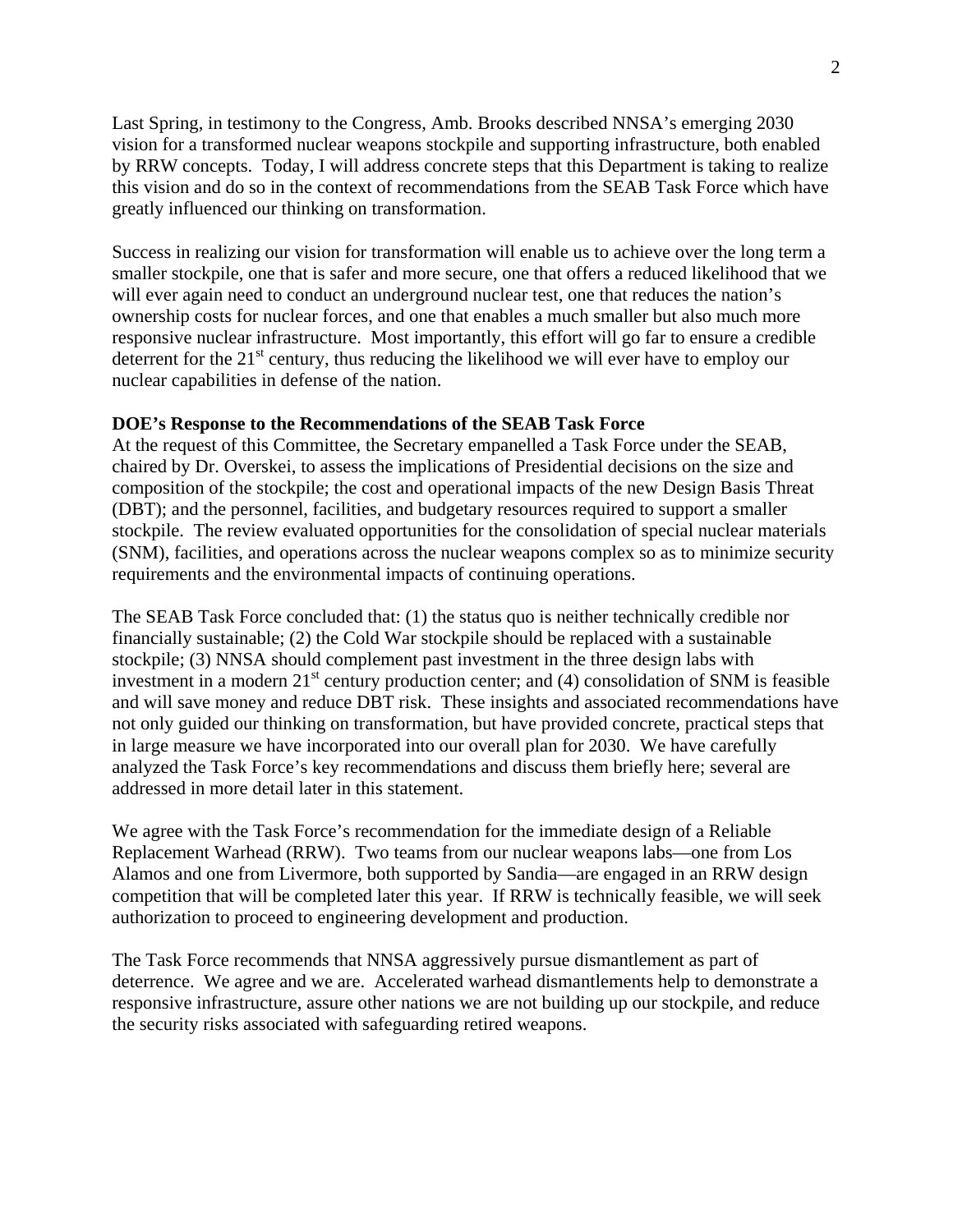The Task Force recommends that the Department establish an Office of Transformation to serve as agent for change. As a result, NNSA is creating such an office within Defense Programs both to drive change and lead nuclear weapons complex transformation.

The Task Force recommends that we manage risk more effectively in our R&D and production activities by employing cost-benefit analysis and risk-informed decisions. We agree this is a key issue for transformation. By being too risk averse, we hurt productivity at our facilities without improving safety and security. Rather, by implementing methods to better manage risk, including analysis of the costs and benefits of the policies and procedures for ensuring safe and secure operations at our facilities, we will get the job done and do so safely and securely.

There are two key recommendations from the Task Force with which we partially agree, but differ on specifics. The most sweeping recommendation was for DOE to establish, by 2015, a Consolidated Nuclear Production Center (CNPC) to be the single site for all R&D and production involving significant amounts (i.e., Category I/II quantities) of SNM. The CNPC would provide a production capacity of, among other things, about 125 pits per year to the stockpile. We generally agree with the stated production capacity requirements, but disagree on a single site for all Cat I/II SNM-related R&D and production. Our approach will leverage previous and ongoing investments in the current production complex to establish distributed production centers of excellence. It includes transition of all R&D and production involving Cat I/II quantities of plutonium (except sub-critical experiments at the Nevada Test Site) to a single site—the so-called consolidated plutonium center—in the early 2020s.

Following its logic, the Task force also urges consolidation of all Category I/II quantities of SNM to the CNPC as a means of reducing DBT and security capital costs. We strongly agree with the principle of SNM consolidation but, in our 2030 vision, we plan to consolidate SNM to fewer sites, and fewer locations within sites, but not to a single site.

The Task Force has contributed valuable insights that have reinforced the urgency of changing course. Among other things, it called for a more integrated, interdependent nuclear weapons enterprise to support a transformed nuclear deterrent. In response, we are seeking improved ways to achieve such an enterprise. In the near-term, we will add incentives to current contracts to promote integration and interdependence, working towards fewer and more standard contracts and establishing more uniform technical and business practices where appropriate.

### **What do we mean by "responsive?"**

What do we mean by "responsive nuclear weapons infrastructure?" By "responsive" we refer to the resilience of the nuclear enterprise to unanticipated events or emerging threats, and the ability to anticipate innovations by an adversary and to counter them before our deterrent is degraded. Unanticipated events could include complete failure of a deployed warhead type or the need to respond to new and emerging geopolitical threats.

The elements of a responsive infrastructure include the people, the science and technology base, the facilities and equipment to support a right-sized nuclear weapons enterprise as well as practical and streamlined business practices that will enable us to respond rapidly and flexibly to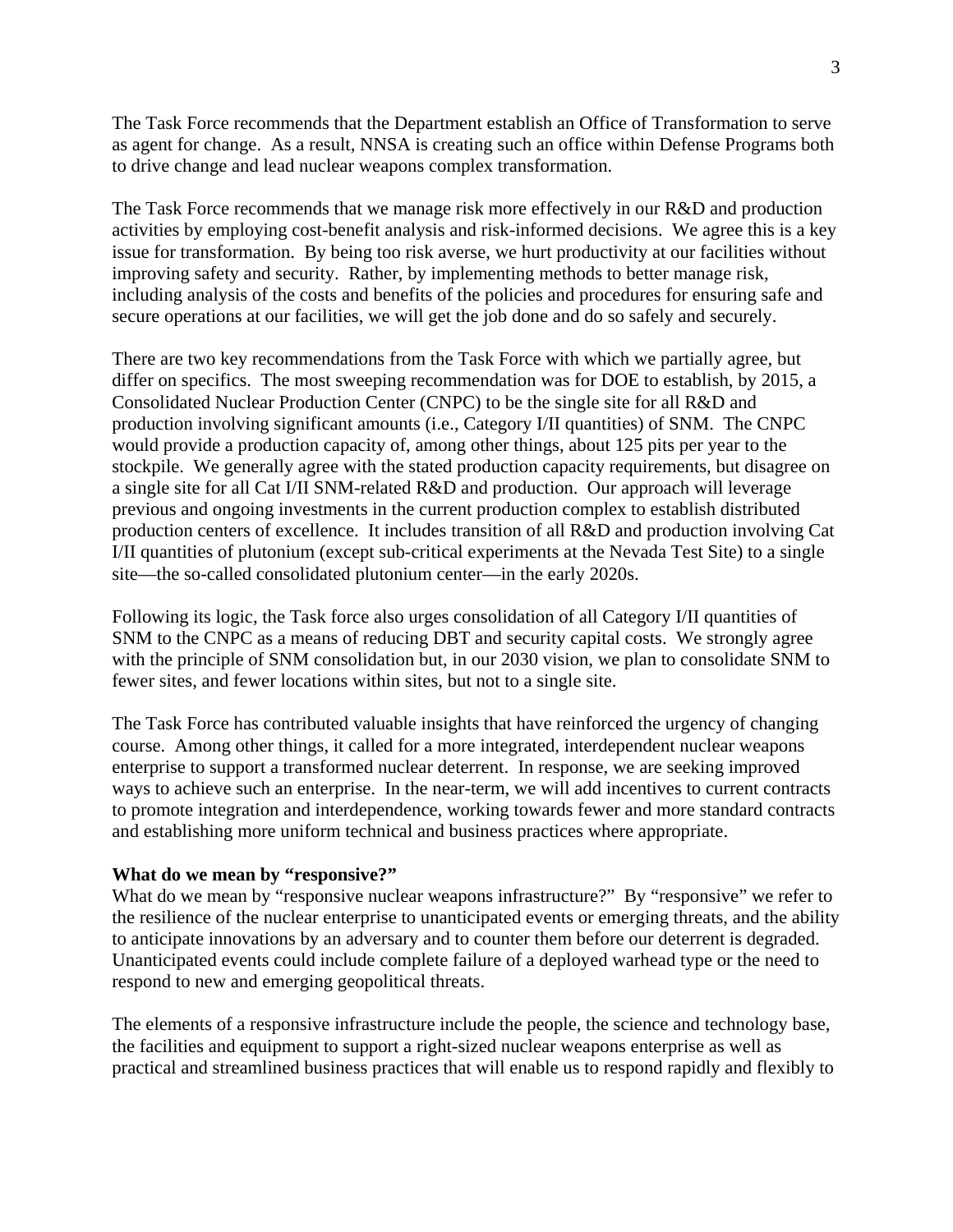emerging needs. More specifically, a responsive infrastructure must provide proven and demonstrable capabilities, on appropriate timescales, and in support of DoD requirements, to:

- Ensure needed warheads are available to augment the operationally deployed force,
- Identify, understand, and fix stockpile problems,
- Design, develop, certify, and begin production of refurbished or replacement warheads,
- Maintain capability to design, develop, and begin production of new or adapted warheads, if required,
- Produce required quantities of warheads,
- Dismantle warheads, and
- Sustain adequate underground nuclear test readiness.

We have worked closely with the DoD to establish goals for "responsiveness," that is, timelines to address stockpile problems or deal with new or emerging threats. For example, our goal is to understand and fix most problems in the stockpile within 12 months of their discovery. Alternatively, we seek an ability to design, develop, certify, and begin production of refurbished or replacement warheads within 48 months of a decision to begin engineering development. In both cases, these timelines would restore us to a level of capability comparable to what we had during the Cold War. These goals will help guide our program by turning the concept of responsiveness into a measurable reality.

## **Today's nuclear weapons infrastructure and how we got where we are**

Today's nuclear weapons enterprise consists of eight, geographically separated sites that comprise the R&D and production capabilities of the complex. There are three nuclear weapons design laboratories: Los Alamos National Laboratory (LANL), Lawrence Livermore National Laboratory (LLNL) and Sandia National Laboratories (SNL). In addition, numerous R&D activities, including sub-critical experiments, are carried out at the Nevada Test Site (NTS). The production complex, which has undergone significant downsizing since the end of the Cold War, consists of the following "one of a kind" facilities: the Y-12 Plant (uranium and other components), Pantex Plant (warhead assembly, disassembly, disposal, HE components), Kansas City Plant (KCP) (non-nuclear components), and Savannah River Site (SRS) (tritium extraction and handling). In addition, production activities for specific components occur at two national labs: Sandia (neutron generators) and Los Alamos (plutonium/beryllium parts, detonators).

Each of these sites, with the exception of KCP, routinely conduct operations with substantial quantities of plutonium, or highly-enriched uranium, or both. War reserve nuclear warheads are assembled at Pantex. As such, these are some of the most sensitive facilities in the United States. The increased anticipated threats to the physical security of weapons-usable nuclear materials, post 9/11, have led to enormous increases over the past five years in the costs to secure the complex. Any approach to transformation must address this problem.

Budgets for nuclear weapons programs declined precipitously following the end of the Cold War, leading to a decline of the nuclear weapons enterprise. Sites were closed, downsized, or consolidated, and restoration of capabilities at new sites took longer than planned. The lack of new requirements on which to justify the cost of modernizing production capabilities (indeed, the cancellation of several ongoing warhead development programs) coupled with significant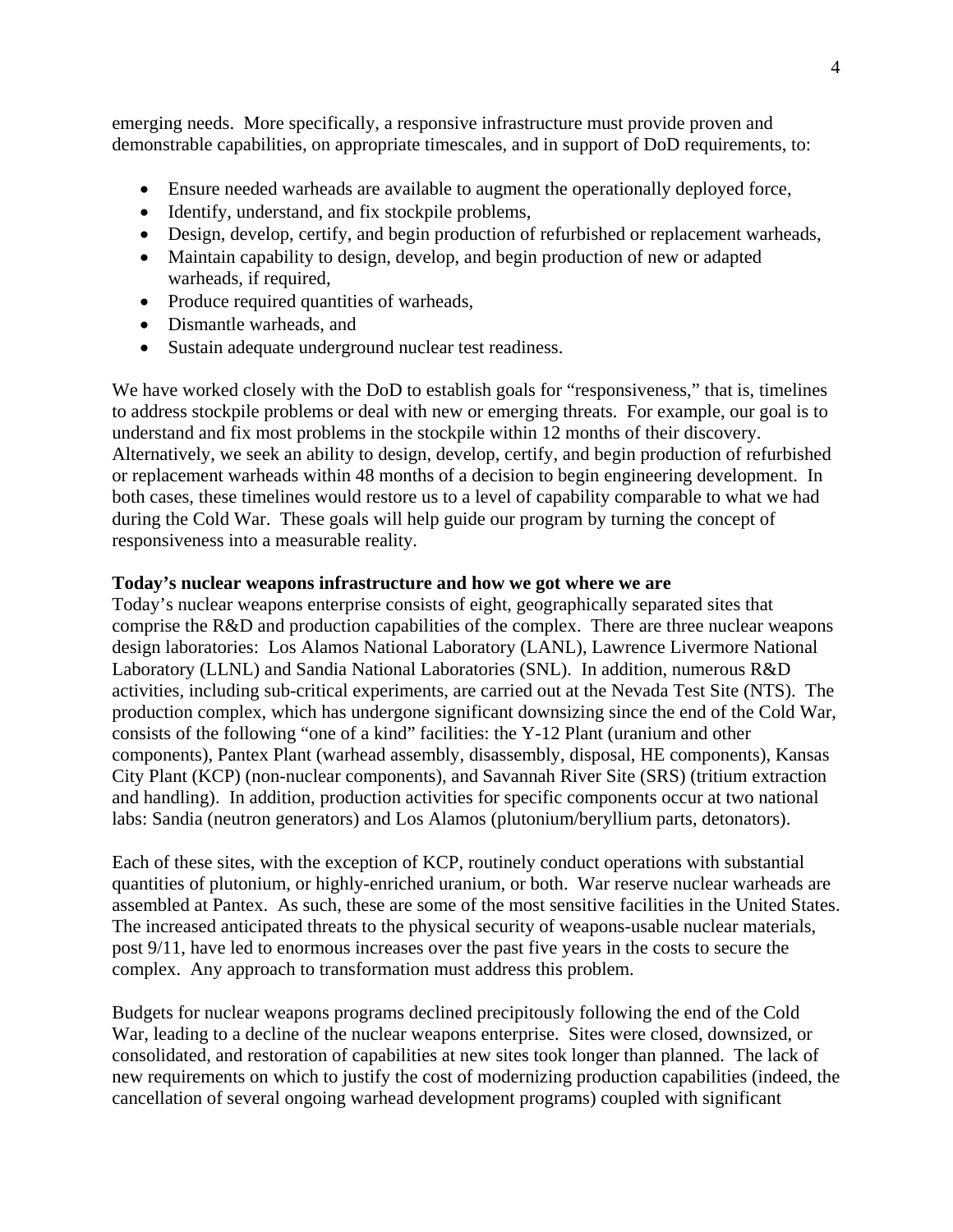workforce attrition led to loss of key production capabilities needed to sustain the nuclear weapons stockpile into the future. The introduction of new environmental and safety standards and regulations, along with the requirement to clean-up facilities no longer needed, increased the costs of doing business and limited productivity for any work that continued.

These factors, combined with the 1992 moratorium on underground nuclear testing, forced the adoption of a new strategy. We would not continue the Cold War practice of replacing weapons in the stockpile every 15-20 years; rather, we would emphasize science and technology in seeking to extend the life of warheads in the existing stockpile beyond their originally planned lifetime. This was the genesis of the program called science-based stockpile stewardship whose major focus is predicting the effect of changes in an aging stockpile, providing a readiness posture for refurbishing weapons as needed, and developing tools to assess and accept weapon component changes.

Because we had, during the 1980's, just completed a cycle of warhead modernization and production, there was no strong driver to sustain production capabilities. The limited funding available was focused primarily on the R&D complex in order to preserve the scientific and technical capabilities that would be required to certify the future stockpile. As a result, the production complex continued to be seriously underfunded and key capabilities further degraded.

As a result of decisions taken during the Cold War, today's stockpile consists of highlyoptimized warheads designed to tight specifications (e.g., maximum explosive yield with minimum size and weight). This was the most cost effective way to meet then existing military requirements but also led to warheads that were designed relatively close to so-called "cliffs" in performance. It also forced the use of certain hazardous materials that, given today's health and safety standards, cause warheads to be more costly to maintain and remanufacture. Maintaining the capability to produce these materials causes the supporting infrastructure to be larger and more costly than it might otherwise be, and certainly less responsive. If we were designing the stockpile today under a test moratorium and to support an operationally-deployed force in which most delivery systems will carry many fewer warheads than their maximum capacity, we would manage technical risk differently, for example, by "trading" size and weight for increased performance margins, enhanced safety and security, system longevity, and ease of manufacture and certification.

Despite efforts over the past five years to restore key capabilities, our current nuclear weapons infrastructure is not responsive. We had been unable to produce certain critical components for warheads (e.g., plutonium parts, tritium) for many years. And today's business practices—in particular, the way we manage risk in authorizing potentially hazardous activities at our labs and plants—have become ineffective, significantly degrading productivity at these facilities. The story is not all bad, however, as we are making progress in several areas:

• We restored tritium production in the Fall of 2003 with the irradiation of special fuel rods in a Tennessee Valley Authority reactor, and anticipate that we will have a tritium extraction facility on-line in FY 2007, well in advance of need.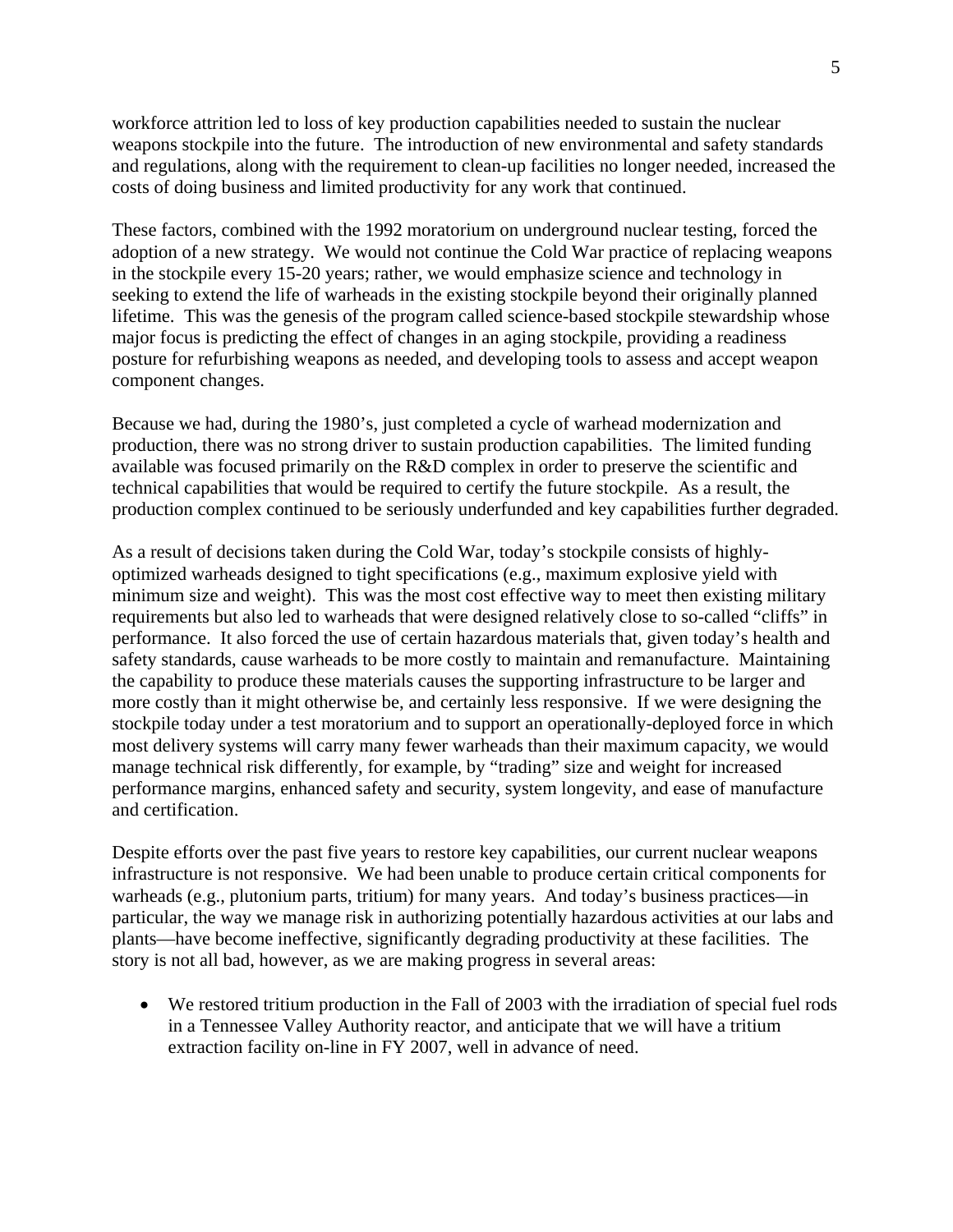- We have largely restored uranium purification capabilities at our Y-12 plant, and are modernizing other capabilities so that we can meet demanding schedules of warhead life extension programs (LEPs), including, significantly, the B61 and W76 LEPs which are scheduled to begin production in 2006 and 2007 respectively.
- We are on track to deliver, in 2007, a certified W88 pit to the stockpile and restore a small (10 pit/year) war reserve production capacity at LANL.
- We have taken steps to recruit and retain a strong workforce with the right skills for the focused mission.
- We are devoting substantial resources to restoring facilities that have suffered from years of deferred maintenance.
- We seek improved ways to manage risk including rigorous analysis of the costs and benefits associated with the means for ensuring safe and secure nuclear operations.

That said, much remains to be done to achieve stockpile and infrastructure transformation. Among other things, we must maintain the strong scientific and technical base that is the foundation of stockpile stewardship, while continuing efforts to restore the production complex. Our challenge is to find ways to carry this out that reduce duplication of effort, support consolidation of facilities and SNM, and promote more efficient operations complex-wide.

## **Concrete First Steps to the 2030 Stockpile and Infrastructure**

The "enabler" for transformation is our concept for the RRW. The RRW will benefit from relaxed Cold War design constraints that maximized yield to weight ratios. This will allow us to design replacement components that are easier to manufacture; are safer and more secure; eliminate environmentally dangerous, reactive and unstable materials; and increase design margins thus ensuring long-term confidence in reliability and a correspondingly reduced chance we will ever need to conduct a nuclear test for stockpile confidence. RRW, we believe, will provide enormous leverage for a smaller, more efficient and responsive infrastructure and opportunities for a smaller stockpile.

The 2030 nuclear weapons complex that we envision will thus support a smaller stockpile consisting of warheads employing designs and technologies developed in the RRW program as well as legacy warheads from the Cold War that have been refurbished in warhead life extension programs. By that time, we will have gained enough experience with RRW to be in a position to address whether that approach could provide sufficient stockpile diversity to permit evolution to a stockpile based entirely on RRW designs. If this is the case, it will likely still take another decade or more to complete that transition. Thus we must be prepared to support some number of legacy warheads, and their associated LEPs, even as we seek to evolve to a stockpile consisting primarily of RRW designs.

The envisioned 2030 infrastructure to support the stockpile would have the following characteristics: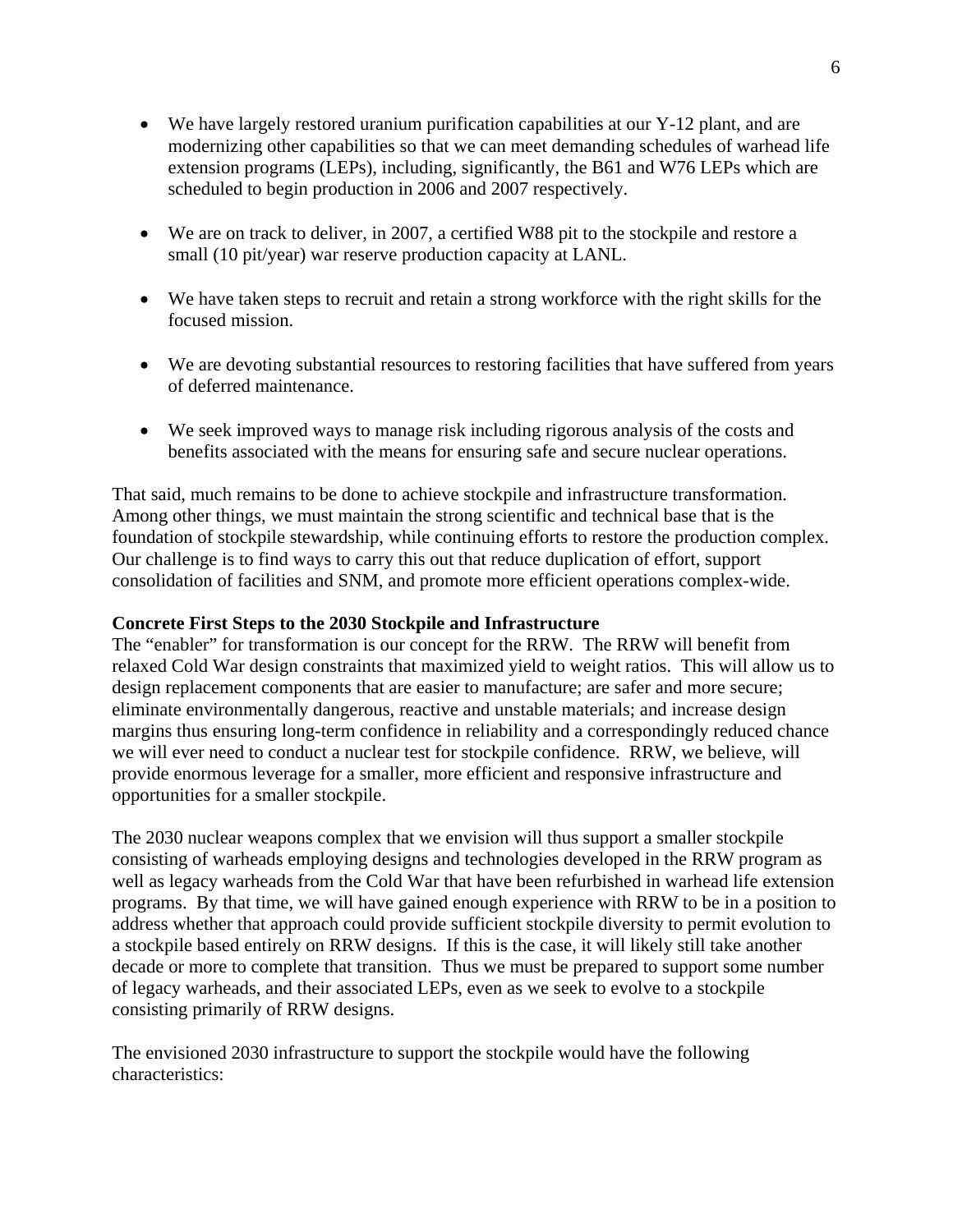- a strengthened, but consolidated R&D infrastructure;
- a modern production complex with a consolidated plutonium center and increased production throughput;
- consolidation of Cat I/II materials to fewer sites and fewer locations within sites, and
- streamlined business practices, including a more effective approach to managing risks inherent to our operations.

The future *R&D complex* would retain two independent centers of excellence for nuclear warhead design/development located at LANL and LLNL, each supported by Sandia for nonnuclear component design. At the same time, following the recommendations of the SEAB Task Force, we plan to eliminate redundant capabilities and programs reflected in today's complex. For example, starting this year, major scientific and experimental facilities (e.g., Omega, Z, NIF, DARHT) will become national, shared user facilities managed to benefit the entire complex. Plutonium R&D involving Cat I/II quantities, currently carried out at both LLNL and LANL, would be relocated to a single-site for plutonium R&D and production—the so-called consolidated plutonium center. We intend to cease operations at the Tonopah Test Range by the end of 2009 and exploit non-NNSA operated ranges to conduct required flight tests. In the 2020's, large-scale hydrodynamic test facilities would transition to the NTS. In eliminating redundancies, however, we must ensure that intellectual competition required for truly independent peer review and assessment (critically important for an anticipated continued moratorium on nuclear tests), and essential capabilities for nuclear weapons science and technology, are preserved.

The future *production complex* will be smaller than today's complex, distributed geographically, and modernized with manufacturing, production, assembly/disassembly facilities and equipment that employ  $21<sup>st</sup>$  century "cutting edge" technologies. Its warhead production capacity will be modest when compared with the capacity we had during the Cold War—more than a factor of ten below Cold War levels. The following describes our proposed plan for the 2030 complex.

- **Highly-Enriched Uranium (HEU) operations:** All R&D and production involving Cat I/II quantities of HEU would be carried out at a single site located at Y-12. Storage of HEU, currently distributed at several locations within Y-12, would be consolidated to a single facility on that site—the HEU Materials Facility (HEUMF). All production of HEU parts and secondary assemblies, and associated disassembly of retired components, would be carried out at a single facility that is currently being planned—the Uranium Processing Facility or UPF. When these two facilities are jointly operating, it would permit a major consolidation of activity within Y-12, enabling a substantial reduction in floor space and substantially reduced annual costs for physical security at that site.
- **Plutonium operations:** All R&D (except sub-critical experiments at NTS), surveillance, and production involving Cat I/II quantities of plutonium would be transferred to the consolidated plutonium center. The center would have a baseline production capacity of 125 pits per year net to the stockpile by 2022. The location of the center remains to be determined but it would be situated at an existing Cat I/II site. To support interim pit production needs prior to 2022, the plutonium facility at Tech Area 55 at LANL would be upgraded by 2012 to a production rate of 30-50 war reserve pits per year continuing until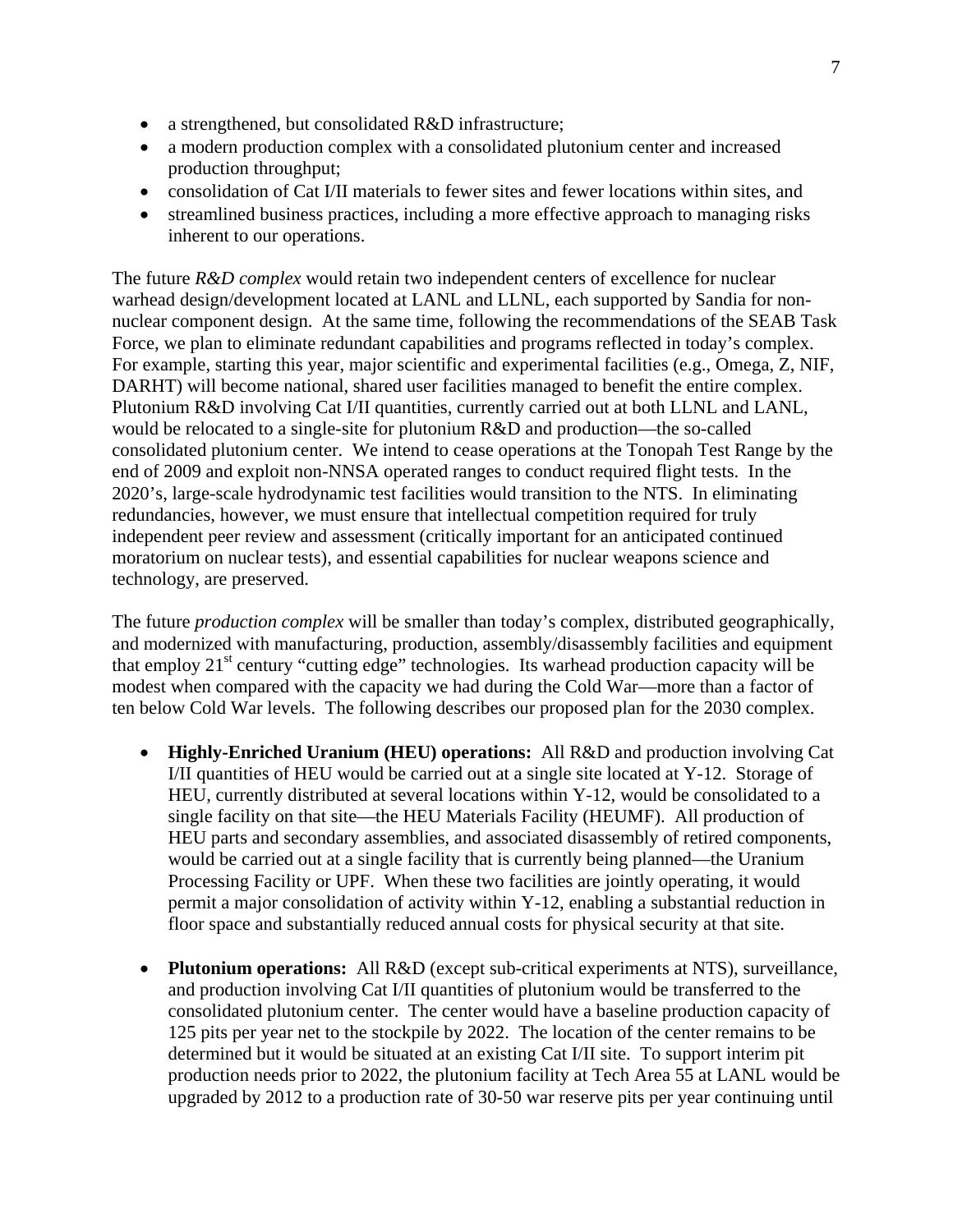the center can meet the needs of the stockpile. To support plutonium operations at LANL, and to absorb Cat I/II plutonium R&D currently being carried out at Building 332 at LLNL, the Chemistry and Metallurgy Research–Replacement (CMRR) facility would be operated as a Cat I/II facility up to 2022. Once the consolidated plutonium center is operational, all Cat I/II activities at TA-55 and CMRR would be transitioned there.

- **Tritium:** Tritium production and stockpile support services would remain at the SRS.
- **Non-nuclear component production:** Where possible and cost-effective, relatively more non-nuclear components would be purchased from commercial suppliers compared with today. A new, modern and efficient non-nuclear production facility would be in operation by 2012 and sized to produce components and conduct operations that cannot be purchased commercially (e.g. use control components and component final assembly).
- **Warhead assembly/disassembly operations involving HE and SNM:** All weapons assembly and disassembly would be carried out at Pantex modernized for increased throughput for the long-term. The NTS Device Assembly Facility could be employed as a backup for weapon assembly/disassembly to hedge against a single-point failure.

We have come to understand that an infrastructure that is not continuously exercised cannot be responsive. In our vision, therefore, the entire complex would carry out a continuous cycle of research, non-nuclear testing, weapons development, production, certification, surveillance, retirement and dismantlement. This concept, I should add, is also a key element of the SEAB Task Force's vision for the 2030 complex.

### **Why not a CNPC?**

We agree with much of what the SEAB Task Force recommends, except in one critical area—we simply cannot commit to a CNPC at this point, even setting aside the serious question of political feasibility. Let me explain why.

Briefly, the Task Force developed three "business cases" for transforming the nuclear weapons complex, two of which are characterized as "high risk." The preferred "least-risk" option would accelerate site selection, environmental assessment, and CNPC construction leading to initial operation in 2015, seek rapid consolidation of SNM thereafter, accelerate dismantlements, and carry out early implementation of the other major transformation recommendations. According to Task Force estimates, this option would require an additional \$1B per year for weapons program activities for the next ten years, leading to a net savings through 2030 of \$15B in comparison with the "flat budget" case.

But, accelerating a CNPC will not let us avoid near term spending to restore and modernize production capabilities to meet LEP schedules and support the existing stockpile. Nor is it plausible that a CNPC could be designed, built and operating by 2015. The Task Force underestimates the challenges of transitioning a skilled workforce to a new location, particularly in such unique and highly-skilled jobs as materials processing/component manufacture involving HEU or plutonium. As a result, a CNPC approach would almost certainly lead to substantial delays in completing LEPs, reduced support to the stockpile, and a resulting negative impact on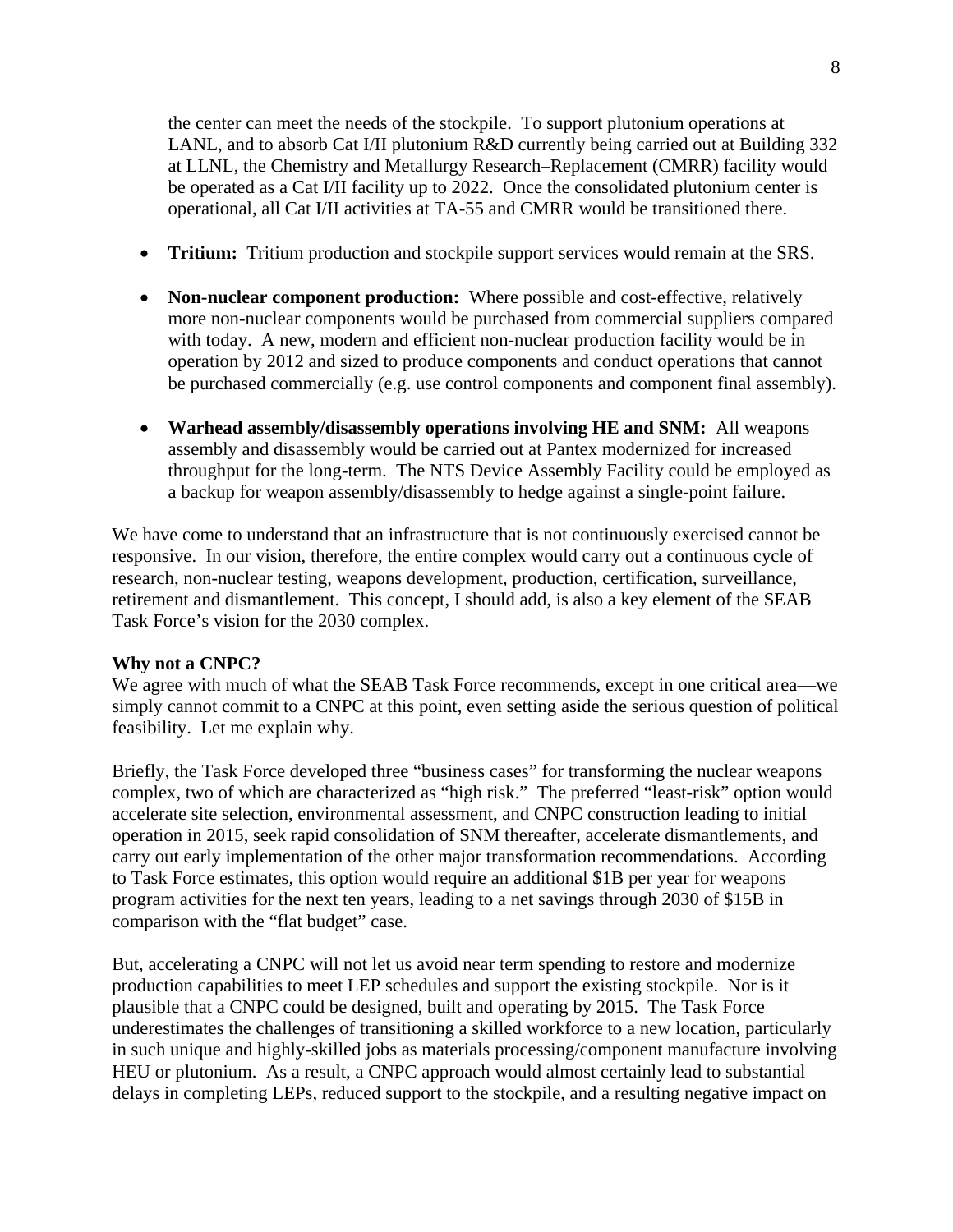our nation's deterrent. On the other hand, our approach achieves many of the benefits of the Task Force's approach—consolidation of SNM and facilities, integrated R&D and production involving SNM, aggressive dismantlements—in a way that supports near-term national security needs, is technically feasible, and is affordable over both the near and longer term.

### **Not "business as usual"**

"Business as usual" is not sustainable, will not be successful, and cannot be the path we choose. Indeed, our Complex 2030 vision represents a significant departure from the current strategy. I will illustrate with a few key points.

#### *Progress on RRW*

Progress on RRW has been remarkable. Last year, the DoD and DOE jointly initiated an RRW competition in which two independent design teams from our nuclear weapons laboratories— LLNL and LANL both in partnership with Sandia and the production complex—are exploring RRW options. A competition of this sort has not taken place in over 20 years, and the process is providing a unique opportunity to train the next generation of nuclear weapons designers and engineers. Both teams are confident that their designs will meet established requirements and be certifiable and producible without nuclear testing. The program is on schedule—preliminary designs are being completed. An intensive, in-depth peer review process is underway that will lead to selection of a preferred option for engineering development.

#### *Consolidation of Cat I/II SNM*

We will start consolidating Category I/II SNM to fewer sites, and to fewer locations within sites, in 2006. We will improve the security posture at our national laboratories by phasing out operations involving Cat I/II quantities of SNM. This includes eliminating the need for a Cat I/II SNM security posture at Sandia by 2008. Our plan is to remove all Cat I/II SNM from LLNL by the end of 2014. By 2022, all R&D/production activities involving Cat I/II SNM would cease in facilities operated by LANL. As that is accomplished, these labs could transition to a common defense industry site security posture with reduced security costs. The consolidated plutonium center, once operational, would host all R&D, surveillance, and manufacturing operations involving Cat I/II quantities of plutonium. The Uranium Processing Facility (UPF) at Y-12 would consolidate existing HEU contained in legacy weapons, dismantle legacy warhead secondaries, support associated R&D, and provide a long term capacity for new secondary production. As a result, Y-12 would reduce its production and SNM storage footprint by about 90%, leading to significantly reduced costs for physical security at that site.

Last year Secretary Bodman formally chartered the Nuclear Materials Disposition and Consolidation Coordination Committee. While individual programs, such as the Office of Nuclear Energy, NNSA, and EM, have their own disposition and consolidation projects, the purpose of this committee is to ensure integration of individual program efforts thus identifying opportunities for resource sharing. The principal mission of the committee is to provide a forum to perform cross-cutting nuclear materials disposition and consolidation planning with the objective of developing implementation plans for consolidation and disposition, as appropriate.

Progress on intra-site consolidation has been made, such as the relocation of plutonium from the Savannah River Site's F-Area to K-Area and consolidation of Hanford materials at the Fast Flux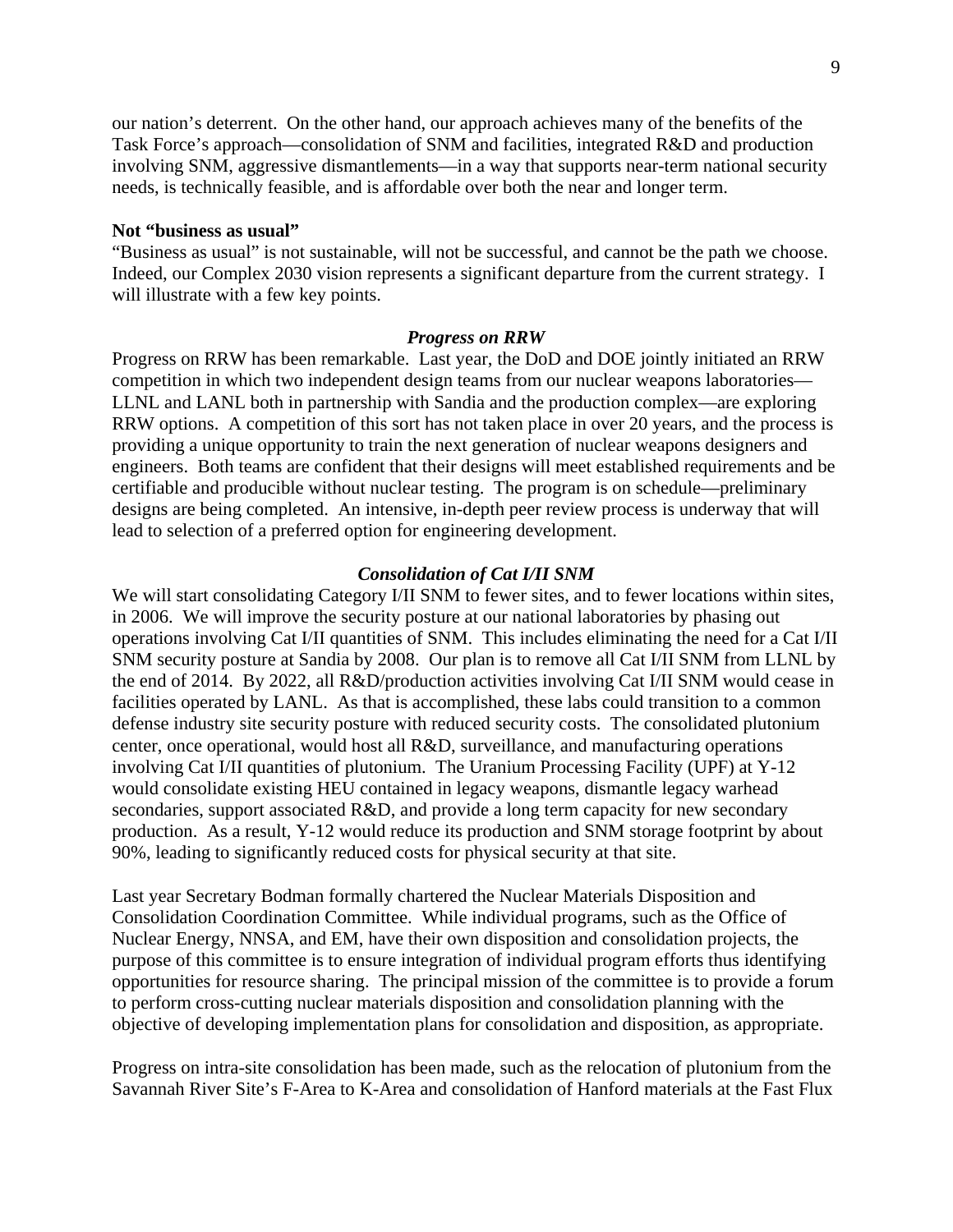Test Facility to its Plutonium Finishing Plant. Although, the Department has been less successful in transferring nuclear materials from one site to another -- either for continued programmatic use or for storage pending disposition some progress has been made --. NNSA has recently completed the relocation of Category I/II nuclear materials from the Criticality Experiments Facility at Los Alamos to more secure facilities at Los Alamos and the Nevada Test Site. EM consolidated its surplus plutonium at Rocky Flats to the K Area at the Savannah River Site and Idaho's Highly Enriched Uranium to Savannah River. As long as nuclear materials continue to be stored at multiple sites around the country, safe storage, and proper security must be maintained at each of those sites -- at substantial cost to the taxpayers. In addition, materials located at EM cleanup sites hinder progress of the cleanup of those sites until the materials are disposed of or removed from the site. Consolidation of nuclear materials requires adequate storage space at the receiving site, compliance with all applicable laws, appropriate National Environmental Policy Act analyses, and sufficient transportation resources. Additionally, stakeholder support is also critical, particularly in the State and around the site proposed to receive nuclear materials.

#### *Consolidation of Facilities*

In addition to the consolidation described above, NNSA plans to create a new, non-nuclear component production facility by 2012 to significantly reduce infrastructure costs associated with overall non-nuclear production. It plans to cease operations at the Tonopah Test Range further driving cost effectiveness. LLNL would cease Cat I/II operations with plutonium and close the Site 300 hydrodynamic test facility. The NTS would become the only site for largescale hydrodynamic testing including testing involving significant quantities of SNM and high explosives. As a result of these plans—SNM consolidation, non-nuclear consolidation and the construction of new more efficient, right-sized facilities—by the 2020s, the physical footprint of the weapons complex would be substantially reduced.

#### *Consolidated Plutonium Center*

Our plan for a consolidated plutonium center is not based on the concept for a modern pit facility (MPF) but on a far broader and more aggressive concept employing consolidation to a single site of all R&D and production involving Cat I/II quantities of plutonium. It will be a small, modular, and flexible facility. We will be engaging Congress as we develop this concept further including budget profiles. The pit production capacity that we seek through the center is modest when compared to Cold War pit production levels but essential to our long-term evolution to a responsive nuclear weapons infrastructure. Indeed, our need to work with plutonium, and have capacity to manufacture pits in quantity, did not go away simply because Congress zeroed the President's request for the MPF project in the FY 06 budget.

The production capacity that can be established at TA-55—about 30-50 pits per year—is not sufficient to meet anticipated future needs. There are three reasons why we believe this to be true. First, our best estimate of minimum pit lifetime is 45-60 years. That estimate is under review at our national laboratories. Nonetheless, we must anticipate that, as the stockpile ages, we will need to replace substantial numbers of plutonium pits in stockpiled warheads. Second, even if pits were to live forever, we will require substantial production capacity in order to introduce, once feasibility is established, significant numbers of RRW warheads into the stockpile by 2030. We should not assume that RRW could employ pit reuse and still provide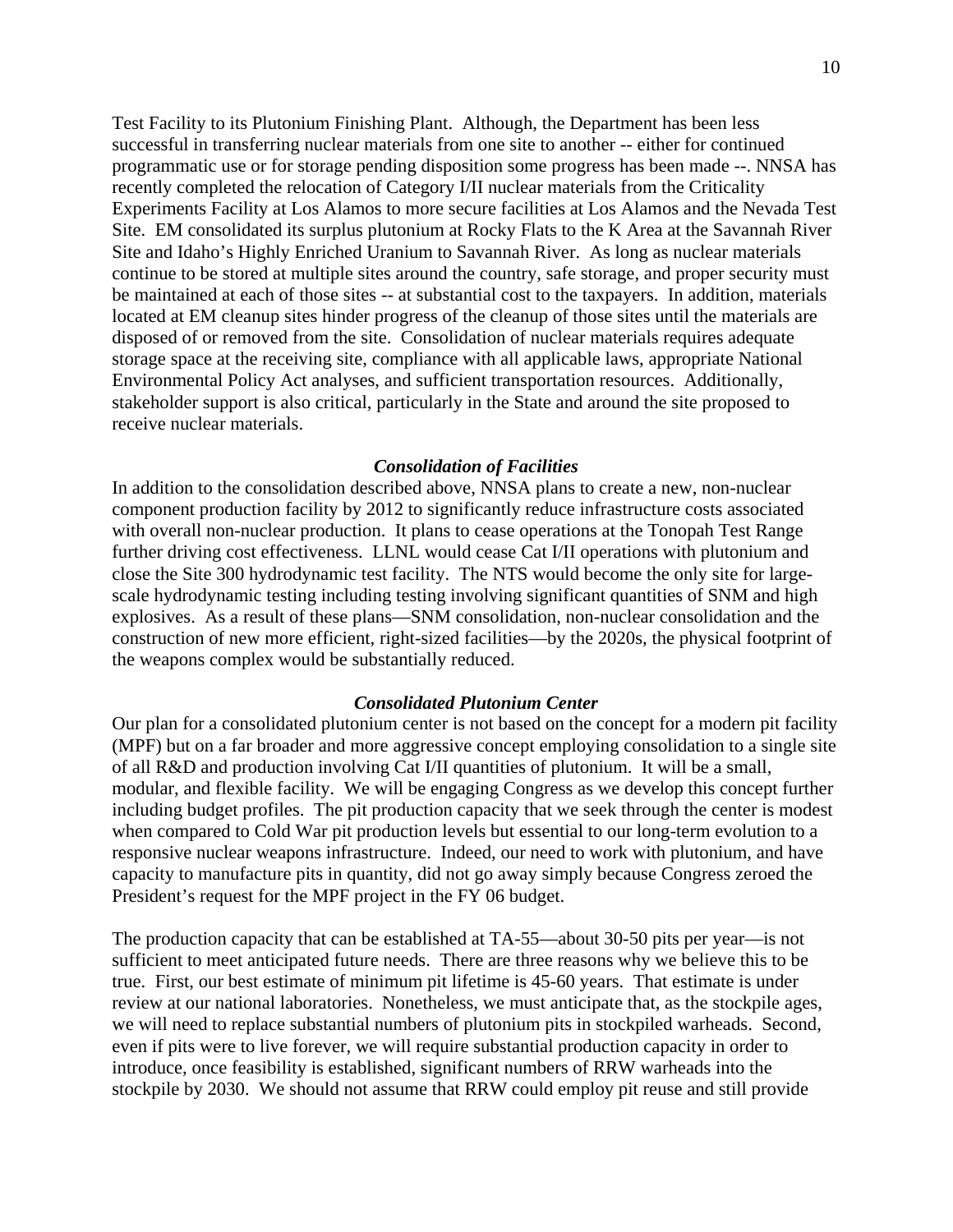important efficiencies for stockpile and infrastructure transformation. Finally, at significantly smaller stockpile levels than today, we must anticipate that an adverse change in the geopolitical threat environment, or a technical problem with warheads in the operationally-deployed force, could require us to manufacture and deploy additional warheads on a relatively rapid timescale. All this argues for a production capacity that exceeds that planned for TA-55. Indeed, for planning purposes, an annual production capacity of about 125 war reserve pits per year is about right. The SEAB Task Force agrees with this estimate.

### *Driving the Science and Technology (S&T) Base*

A robust scientific underpinning to stockpile stewardship and certification is essential for the long-term future as some legacy Cold War warheads are retained for the next few decades and as the stockpile is transformed via RRW. We must drive the science base even as we seek new efficiencies. In this regard, we will develop a weapons program S&T roadmap by the end of 2007 defining the full set of capabilities needed to sustain the future stockpile. NNSA will partner with the DOE Office of Science, and other national R&D sponsors, on leading edge science and engineering needed both for national security and for broader scientific, technological, and economic competitiveness.

## *Warhead Dismantlements*

We will increase dismantlements planned for FY 07 by nearly 50% compared to FY 06. The Department has committed to increasing average annual warhead dismantlements at the Pantex Plant by 25% and has established an average annual secondary dismantlement requirement at Y-12. More classified detail is available in the March 2006 Dismantlement Report to Congress. Out-year funding in the FY 08 budget submittal will be consistent with the revised plan.

Warhead dismantlements are a key element of our strategy to ensure that stockpile and infrastructure transformation is not misperceived by other nations as "restarting the arms race." We earlier noted that a continued commitment to a nuclear test moratorium is reinforced by our efforts on RRW. In a similar way, our commitment to a smaller stockpile is made concrete by our record of accelerated dismantlements.

## *Streamlined Business Practices and More Effective Risk Management*

We plan to create a fully integrated, interdependent weapons complex with several uniform business enhancements. We will manage risk, rather than seek to eliminate it, by applying riskanalytical techniques to programmatic, safety, security, and environmental decisions. We will make the Phase X/6.X warhead acquisition process more relevant to stockpile and infrastructure transformation. We will move to fewer and more standard Management and Operating (M&O) contracts to capitalize on integration and interdependencies within the complex. In the nearterm, multi-site incentives will be added to the current contracts for a nuclear weapons complex with shared risks and rewards. Contracts will reflect a new way of doing business, acquisition activities will be centralized, and all large-scale experimental facilities will become user facilities for the entire complex with committees to review priorities for work.

### **"Getting the job done"**

Over the next 18 months, we will seek to demonstrate that the transformation path I have described today is fully viable. We will continue support to the nuclear deterrent through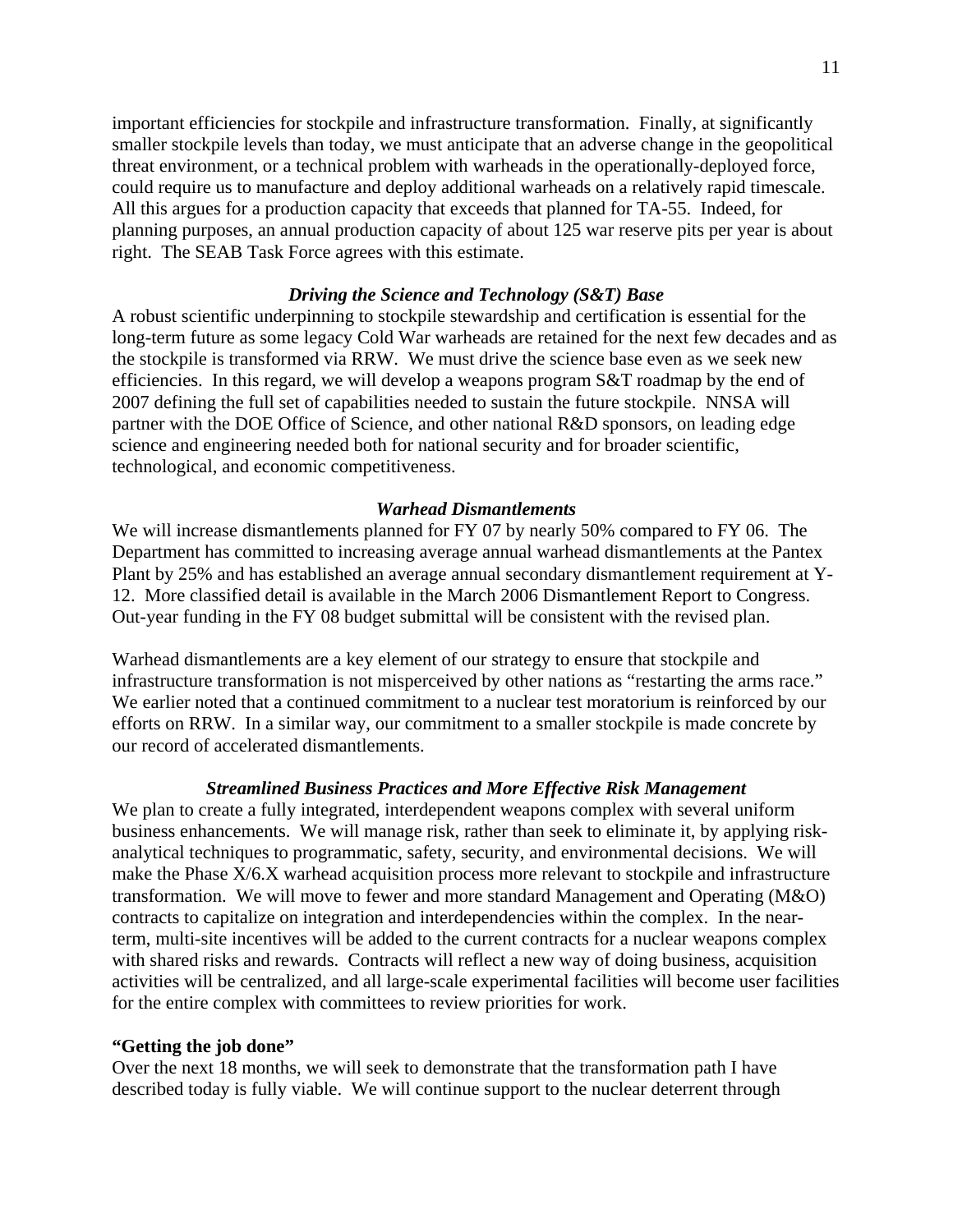successful execution of the planned programs of refurbishment, surveillance, limited life replacement, dismantlement, and other core activities. Among other things we will:

- Eliminate the warhead surveillance backlog by the end of FY 2007,
- Accelerate dismantlement of retired weapons (~50% increase from FY06 to FY07),
- Streamline the safety authorization basis process while ensuring safe nuclear operations,
- Increase Pantex throughput by the end of FY 2006,
- Achieve first production for the B61 LEP in FY 2006, and the W76 LEP in FY 2007,
- Deliver a certified war reserve W88 pit in FY 2007,
- Demonstrate 10 W88 pits per year war reserve production capacity at LANL in FY 2007,
- Extract tritium in 2007 from rods irradiated in a commercial nuclear reactor.

At the same time, we will demonstrate we are moving forward on transformation:

- Complete the RRW study and move forward with concept,
- Begin the National Environmental Policy Act (NEPA) process in 2006 to inform decisions on the 2030 complex,
- Begin to implement plans to ramp up to 30-50 pits per year at LANL by 2012,
- Create an Office of Transformation within Defense Programs in 2006 to lead transformation,
- Acquire, in 2006, a systems engineering and integration contractor (such as being used for managing LEPs) to support, more broadly, NNSA decision-making on weapons,
- Drive uniformity in management of Readiness in Technical Base and Facilities (RTBF) through common work breakdown structure, activity-based costing, and reducing federal management to one program office in 2006,
- Initiate a Supply Chain Management Center at Kansas City by the end of 2007 to centralize some procurement activities consistent with the Task Force's recommendation.

Via these near term actions, the NNSA will strengthen the confidence of the DoD, other key stakeholders, and its own employees that we can achieve our longer-term objectives.

# **How the FY 07 budget request supports the vision for the 2030 complex**

NNSA's FY 07-11 budget proposal continues significant efforts to start us down the path to a responsive nuclear weapons infrastructure. As the "enabler" for transformation, we are requesting a ten percent increase in funding for the RRW program over last year. In addition, various implementation actions for the 2030 strategy are being incorporated into existing program elements that are part of the FY 07 budget request. Examples include:

- Accelerated dismantlements including upgrades to Bldg  $12-44 \& 12-64$  at Pantex,
- Interim pit manufacturing capacity in the pit campaign,
- Shipments to support material consolidation,
- Highly Enriched Uranium Materials Facility (HEUMF),
- Uranium Processing Facility (UPF),
- Initial steps in facility transformation in the RTBF account,
- LANL Criticality Experiments Facility relocation to NTS,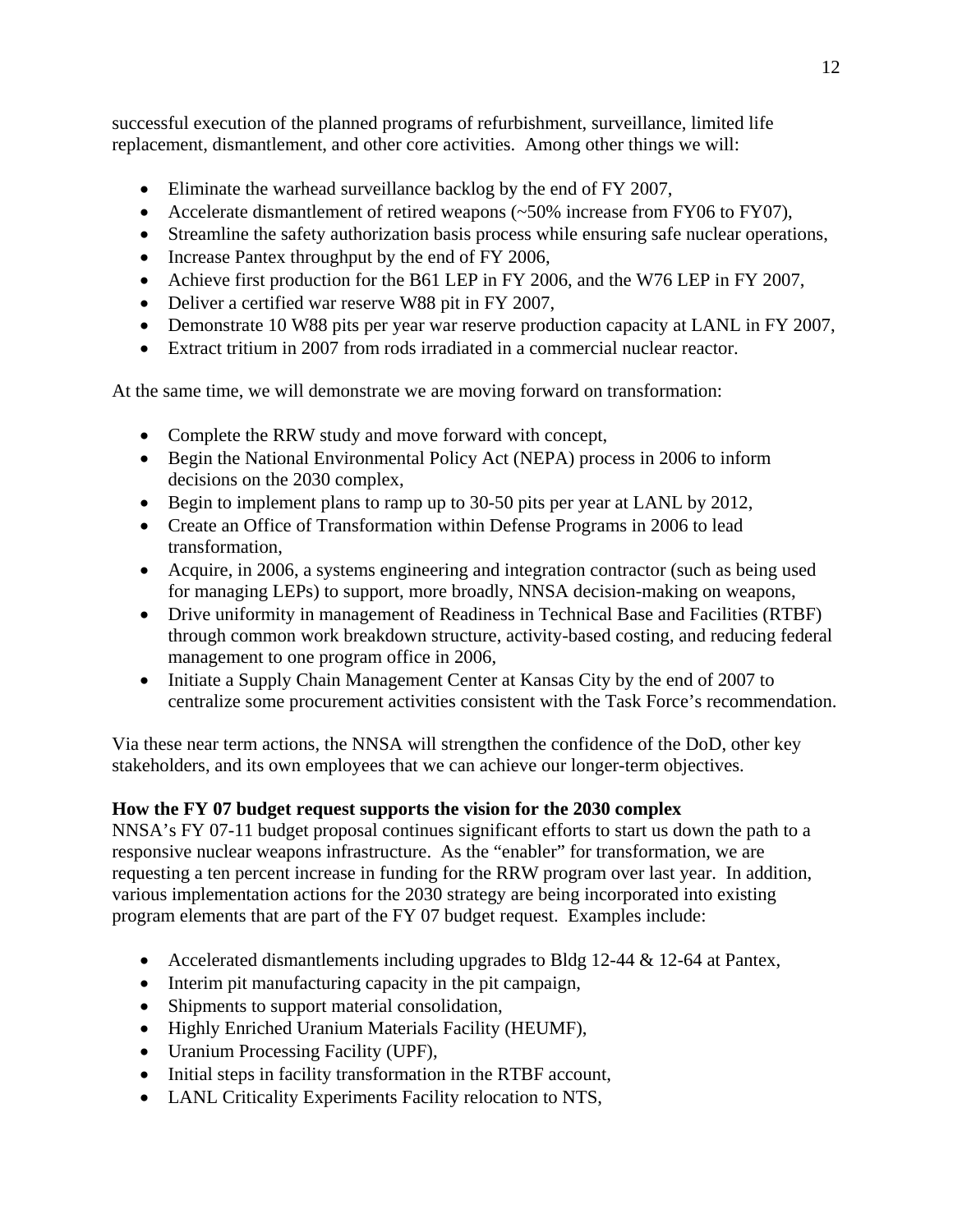• Component Evaluation Facility at the Pantex Plant.

Our FY 07 budget request is fully consistent with our 2030 vision—"responsive infrastructure" is broken out as a new line in the Directed Stockpile Work budget category. This will partially fund the continuing business case development needed to assure efficient implementation of transformation, as well as immediate start of the NEPA process.

## **Conclusion**

Transformation will, of course, take time. We are starting now with improving business and operating practices, both in the federal workforce and across the nuclear weapons complex, and through restoring and modernizing key production capabilities. Full infrastructure changes, however, may take a couple of decades. The major challenge is to ensure a transition path to the future that is both affordable and feasible while continuing to meet the near-term needs of the current stockpile.

But let me take you forward 25 years when the Administration's emerging vision for the nuclear weapons enterprise of the future has come to fruition. The deployed stockpile—almost certainly considerably smaller than today's plans call for—has largely been transformed. RRWs have relaxed warhead design constraints imposed on Cold War systems. As a result, they are more easily manufactured at fewer facilities with safer and more environmentally benign materials. These replacement warheads have the same military characteristics, are carried on the same types of delivery systems, and hold at risk the same targets as the warheads they replaced, but they have been re-designed for reliability, security, and ease of maintenance. Confidence in the stockpile remains high without nuclear testing because RRW offers substantially increased performance margins and because of our deeper understanding of nuclear phenomena enabled by the stockpile stewardship program and the R&D tools that come with it.

By 2030, according to our vision, the deployed stockpile will be backed up by a much smaller non-deployed stockpile than today. The elimination of dangerous and toxic materials has enabled a more efficient and less costly production complex and obviated the need for large numbers of spare warheads to hedge against reliability problems. The world in 2030 will not have gotten more predictable than it is today. We still will worry about a hedge against geopolitical changes and attempts by others to instigate an arms race. But that hedge is no longer in aging and obsolete spare warheads but in the responsive infrastructure.

The 2030 responsive infrastructure will provide capabilities, if required, to produce weapons with different or modified military capabilities. The weapons design community that was revitalized by the RRW program will be able to adapt an existing weapon within 18 months and design, develop, and begin production of a new design within 4 years of a decision to enter engineering development—goals that were established in 2004. Thus, if Congress and the President direct, we will be able to respond quickly to changing military requirements.

Security remains important in our future world. But the transformed infrastructure has been designed with security in mind. More importantly, new, intrinsic features built into the growing number of RRWs have improved both safety and security. In short, the vision I set forth is of a